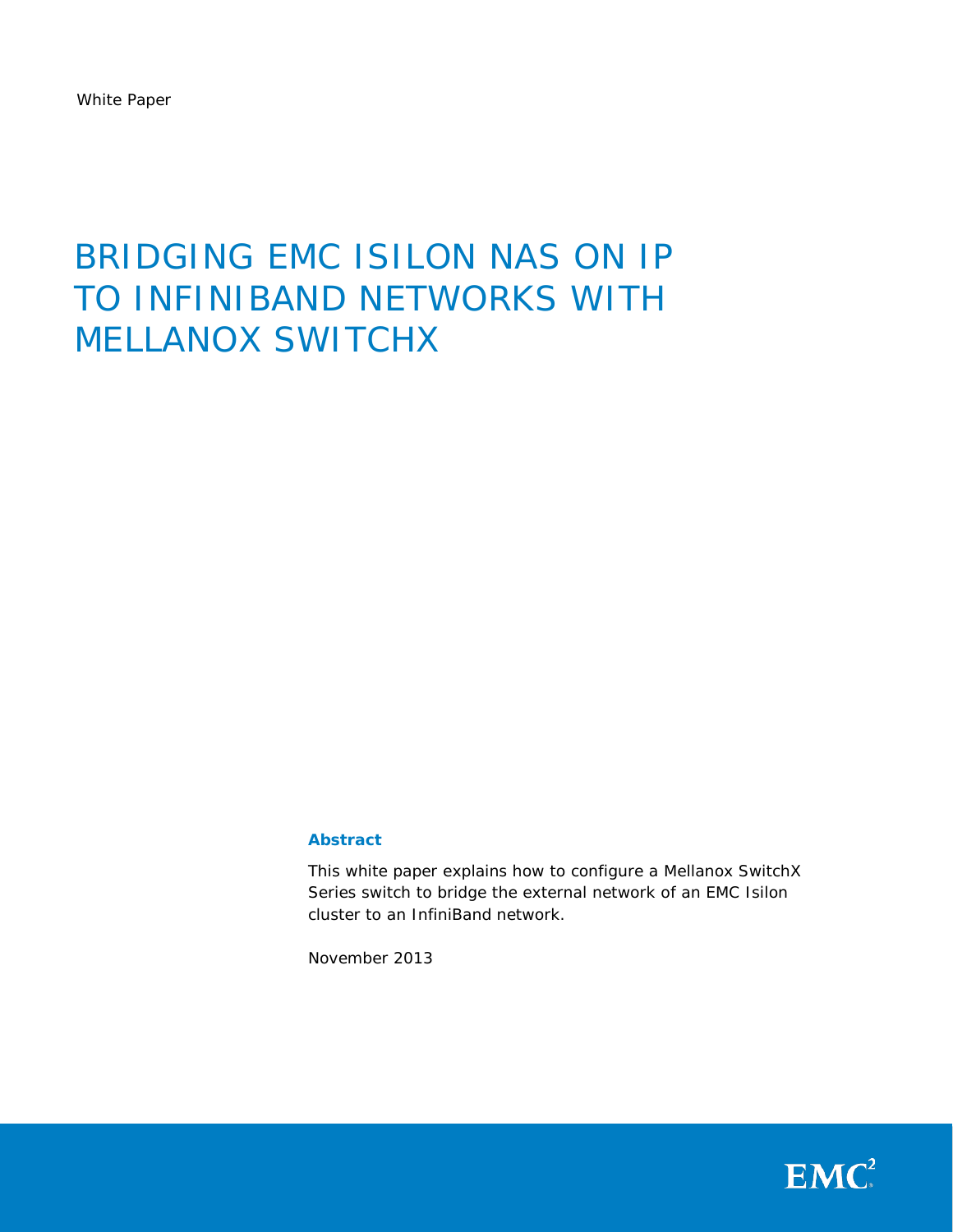Copyright © 2013 EMC Corporation. All Rights Reserved.

EMC believes the information in this publication is accurate as of its publication date. The information is subject to change without notice.

The information in this publication is provided "as is." EMC Corporation makes no representations or warranties of any kind with respect to the information in this publication, and specifically disclaims implied warranties of merchantability or fitness for a particular purpose.

Use, copying, and distribution of any EMC software described in this publication requires an applicable software license.

For the most up-to-date listing of EMC product names, see EMC Corporation Trademarks on EMC.com.

 $EMC<sup>2</sup>$ , EMC, the EMC logo, Isilon, OneFS, and SmartConnect are registered trademarks or trademarks of EMC Corporation in the United States and other countries. All other trademarks used herein are the property of their respective owners.

Part Number H12523

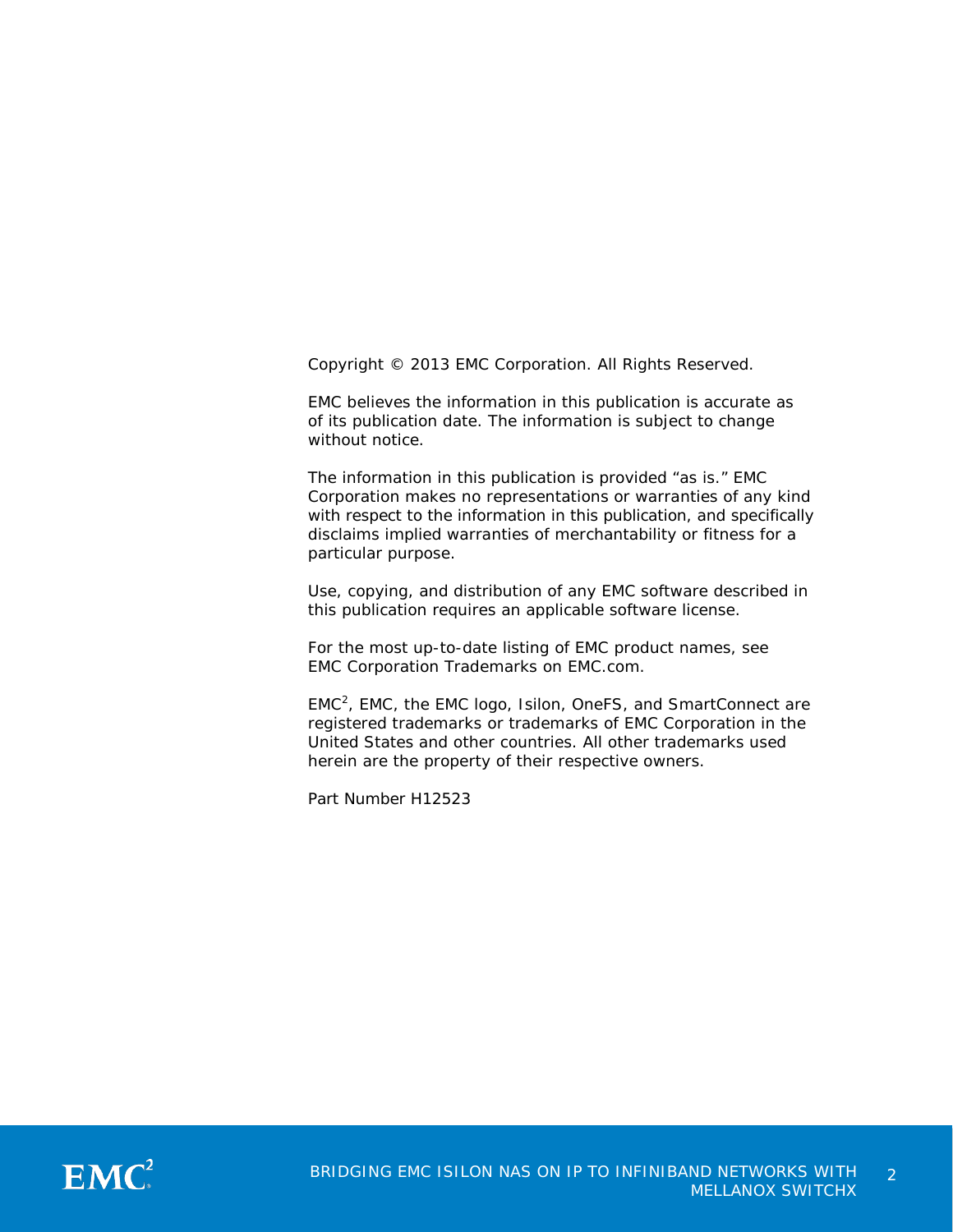## **Table of contents**

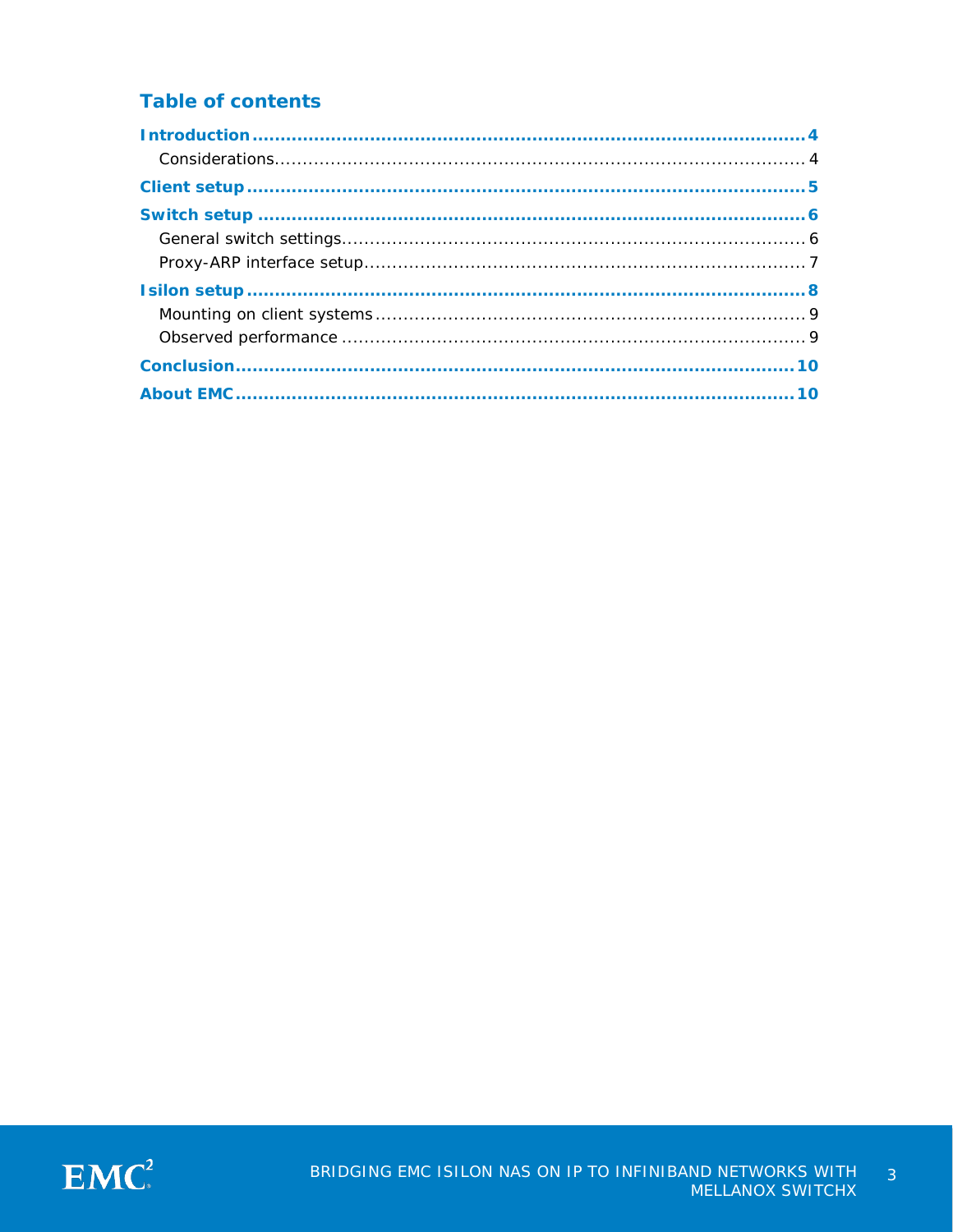## <span id="page-3-0"></span>**Introduction**

InfiniBand is a common networking interconnect used in many high-performance computing (HPC) environments as well as within the enterprise. Typically, resources connected with InfiniBand have not been able to access NAS storage platforms, because such platforms operate exclusively over Ethernet. Bridging the two interconnects has also been difficult because of as software-only solutions, the reduced bandwidth of Ethernet, and other protocol incompatibilities. However, recently introduced switches from Mellanox—the SwitchX Series—provide the capability to bridge InfiniBand networks to 10 Gigabit Ethernet (GbE) networks. This bridging capability now makes it feasible to connect hosts using InfiniBand to NAS devices, while retaining performance to transfer data quickly and efficiently.

This white paper describes how to configure a Mellanox SwitchX and an  $EMC^{\mathcal{D}}$  Isilon $^{\mathcal{D}}$ cluster to bridge an InfiniBand network to a 10GbE network.



#### **Figure 1. Bridging an InfiniBand network to an Isilon storage cluster**

#### <span id="page-3-1"></span>**Considerations**

Internet Protocol over InfiniBand (IPoverIB) must be running on the hosts that will access the EMC Isilon cluster. The IPoverIB interface should have a network address assigned to it that can reach the interface on the Isilon cluster. Although the two interfaces do not have to be on the same network, having them on the same network simplifies the configuration. The solution uses IPv4 over Ethernet.

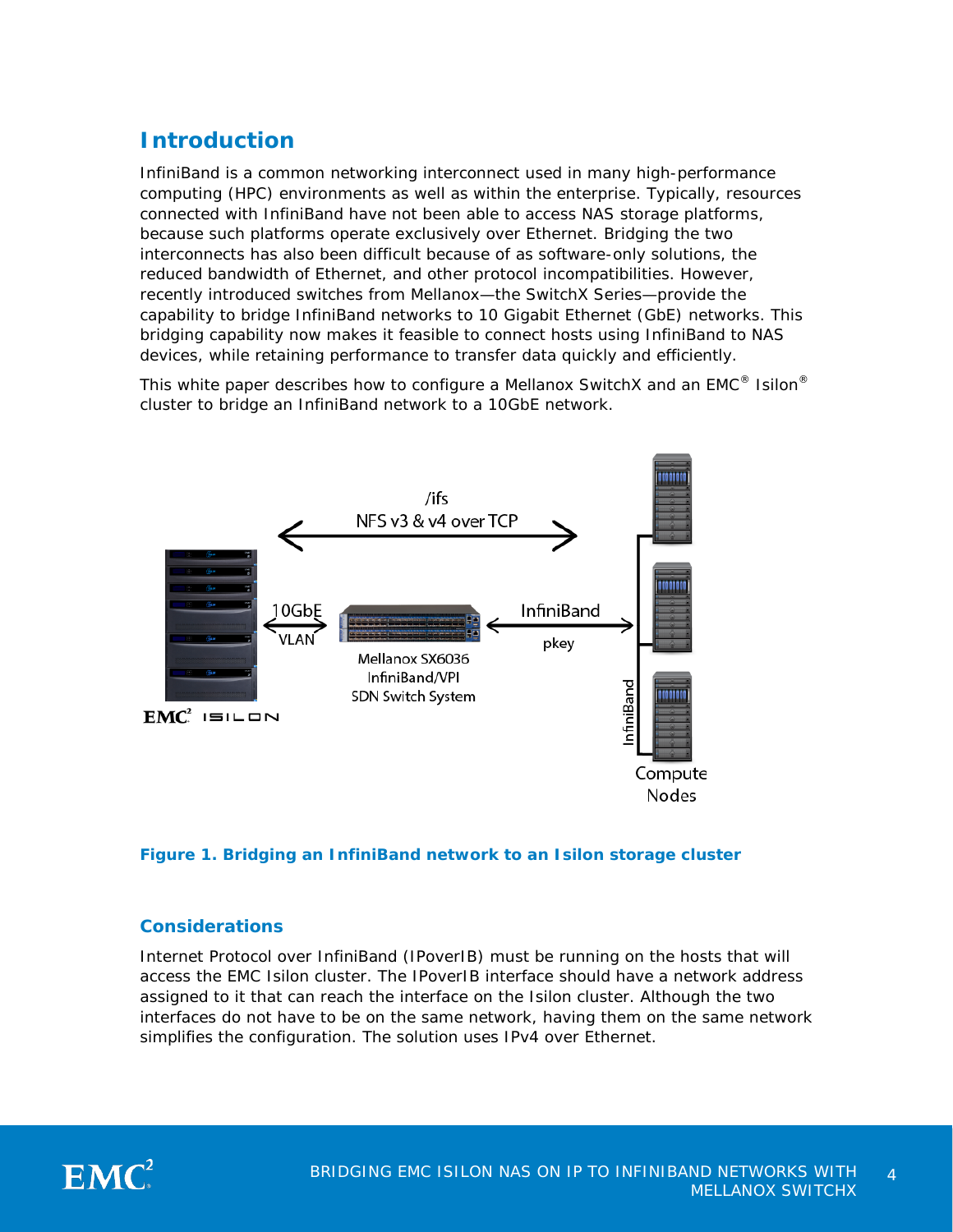The cabling connects common 10GbE copper (QSFP+) connections to standard InfiniBand QDR. Various cable lengths are available (consult Mellanox for part numbers and availability).

Any SwitchX Series switch from Mellanox is capable of acting as a gateway for InfiniBand to IP networks using the Virtual Protocol Interconnect (VPI). VPI is a licensed feature of Mellanox SwitchX switches (contact Mellanox for availability). The switch evaluated for this guide was an SX6036 with 36 ports, all of which can support either Ethernet or InfiniBand as a signaling protocol.

The Isilon OneFS® operating system, version 7.0.2.1, was used in the evaluation for this white paper. No minimum version of OneFS is required when deploying this configuration. The features used are common to all versions.

This paper assumes a basic familiarity with the configuration of Mellanox SwitchX switches and the administration of an Isilon cluster. Most of the configuration will be done while connected to the switch through a terminal and to the Isilon cluster through the OneFS command-line administration interface.

## <span id="page-4-0"></span>**Client setup**

The following configuration uses the MLNX\_OFED driver stack (which was the only stack evaluated). This driver stack is available from Mellanox for various distributions of Linux and other operating systems. The following client configuration was developed and tested on CentOS 6.4.

On any client connected to the switch, the ports of the InfiniBand Host Bus Adapter (HBA) must be set to AutoSense. Run connectx\_port\_config, a utility included with the MLNX\_OFED driver stack (normally /sbin/connectx\_port\_config) to set each port on the HBA to AutoSense. For systems with a single HBA, you can run connectx\_port\_config -c auto, auto. If the client is already connected to an InfiniBand fabric, this command is non-disruptive.

If IPoverIB is not configured, configure it on each client that you intend to connect to Isilon storage through the switch. Once the MLNX\_OFED stack is installed, it automatically provides, or plumbs, an  $ib*$  interface for all the HBA ports. Configuring any of the interfaces can be done through ifconfig or through another networking setup utility.

Here is an example of how to configure IPoverIB with ifconfig:

ifconfig ib0 inet 172.28.9.140 netmask 255.255.255.0

The solution discussed in this guide uses an OpenSM InfiniBand subnet manager process running on a client node. Once configured for bridging between Ethernet and InfiniBand, the OpenSM process available on the switch will no longer be active or available to start. Instead the subnet manager process will need to run on a client machine that is part of the existing InfiniBand network to be bridged with the Ethernet network. The manager, which is called "opensm," is included with all MLNX\_OFED distributions and must be started by the root account on at least one of the clients. As a best practice, you should, for redundancy, run the manager on two or more clients.

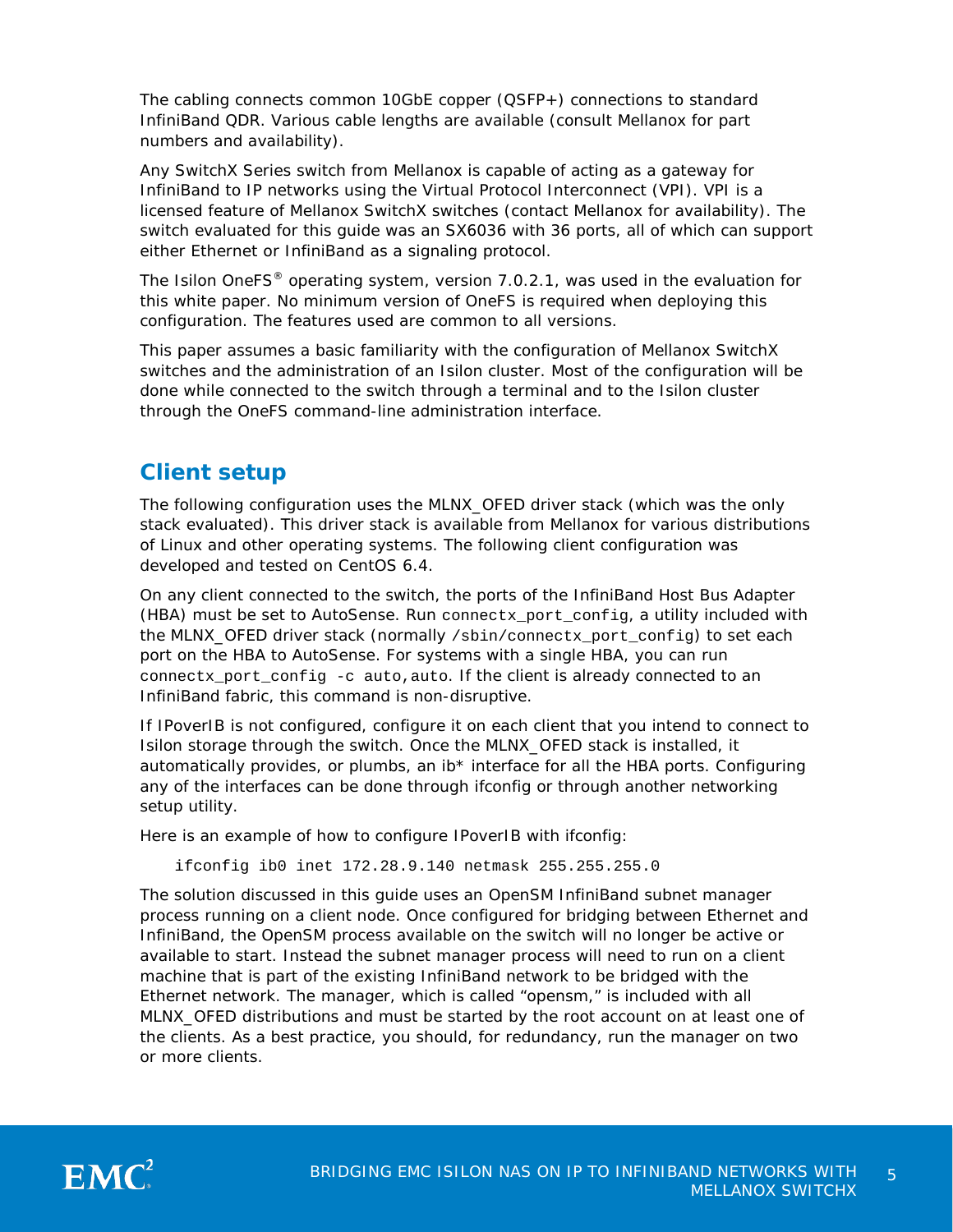## <span id="page-5-0"></span>**Switch setup**

You must change the system mode of the switch to VPI from Ethernet or InfiniBand. This configuration requires a license; contact Mellanox to obtain a license key.

The following steps take place using the command line of the switch. To access the command line, ssh to the switch with the admin account, enter the 'enable' mode and then enter the following configuration commands after entering 'config term':

Set the system profile:

system profile vpi-single-switch

At this point, the group of ports required to use Ethernet—that is, the ports connected to the 10GbE external interfaces on the Isilon nodes—should be enumerated to the switch. For example:

```
switch (config)# interface infiniband 1/1-1/8 shutdown 
switch (config)# port 1/1-1/8 type ethernet 
switch (config)# interface ethernet 1/1-1/8 no shutdown
```
The Isilon network ports do not auto-negotiate the port speed with the switch; as a result, you must set the speed of each port to 10GbE with the OneFS Web administration interface or command-line interface.

Client ports connected to compute systems that will be mounting shares from the Isilon cluster should remain connected as InfiniBand. However, if a port's transport protocol appears incorrect either from the OneFS Web administration interface or from the 'show ports' command on the switch, a similar procedure can be followed to fix incorrectly assigned ports. For example, to set a port from Ethernet back to InfiniBand, run the procedure in reverse:

```
switch (config)# interface ethernet 1/9 shutdown 
switch (config)# port 1/9 type infiniband 
switch (config)# interface infiniband 1/9 no shutdown
```
#### <span id="page-5-1"></span>**General switch settings**

On the switch, verify that the gateway (GW) feature is active (Supported) and that both InfiniBand and Ethernet are available:

```
switch-641b04 [standalone: master] (config) # show system capabilities
IB: Supported
Ethernet: Supported, Full L2, L3
GW: Supported
Max SM nodes: 648
IB Max licensed speed: FDR
Ethernet Max licensed speed: 40Gb
```
Disable IP routing:

```
switch-641b04 [standalone: master] (config) # no ip routing
switch-641b04 [standalone: master] (config) # show ip routing
IP routing: disabled
```
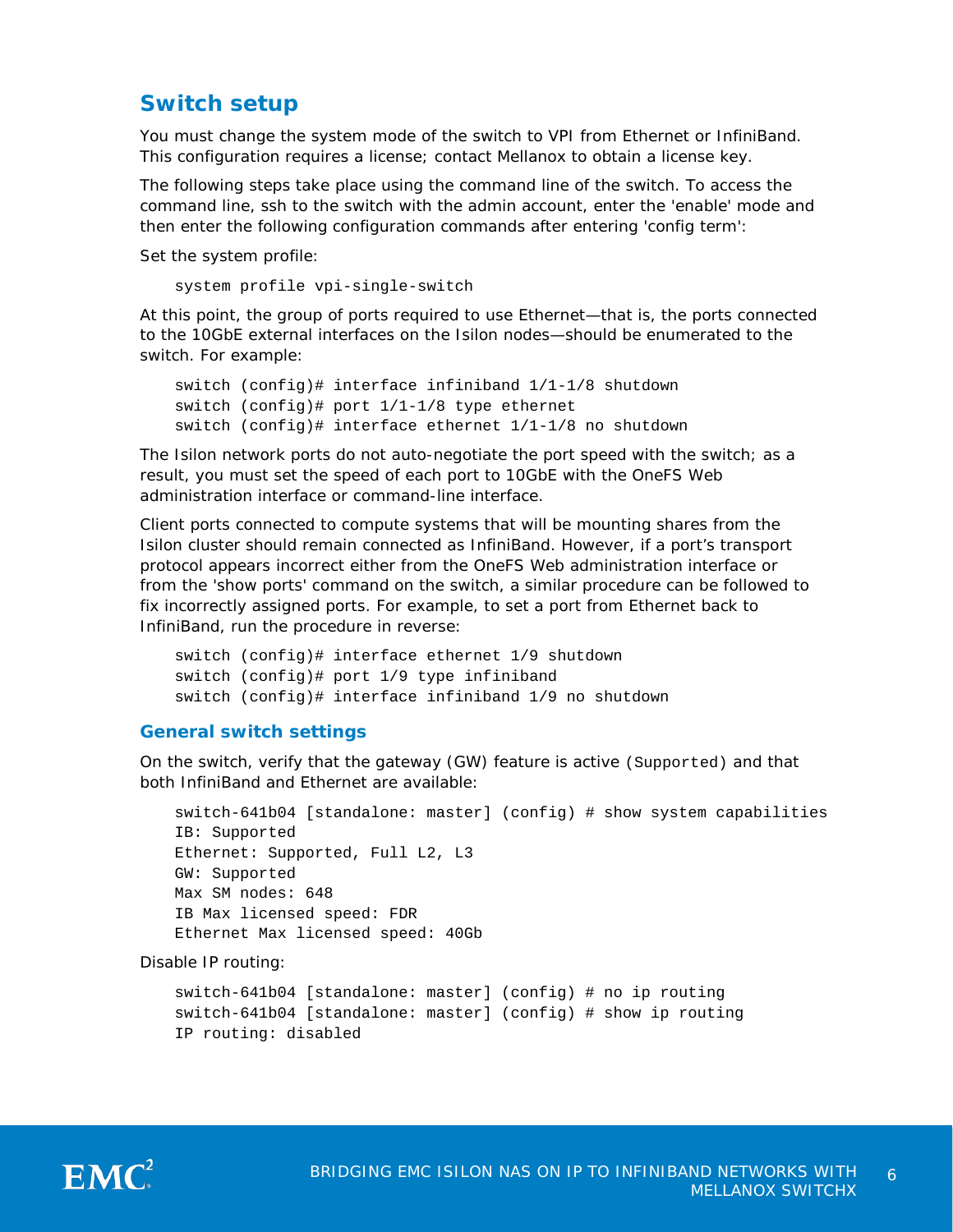Disable IGMP for IP and the SM on InfiniBand:

```
switch-641b04 [standalone: master] (config) # no ip igmp snooping
switch-641b04 [standalone: master] (config) # no ib sm
```
#### <span id="page-6-0"></span>**Proxy-ARP interface setup**

To allow connectivity between the two networks, you must set up a proxy-ARP interface on the switch. Proxy-ARP allows the switch to pass physical addresses from one network to another so that the addresses can be resolved and the two networks can be bridged. Here is an example of how to set up a proxy-ARP interface:

First enable proxy-ARP functionality:

```
switch-641b04 [standalone: master] (config) # ip proxy-arp
switch-641b04 [standalone: master] (config) # show ip proxy-arp
Proxy-arp: enabled
```
Then create the interface. Use an IP address on the network on which all hosts (Isilon nodes and IP over InfiniBand clients) will reside:

```
switch-641b04 [standalone: master] (config) # interface proxy-arp 1
switch-641b04 [standalone: master] (config interface proxy-arp 1) # ip 
address 172.28.9.149 /24
switch-641b04 [standalone: master] (config interface proxy-arp 1) # no 
shutdown
switch-641b04 [standalone: master] (config interface proxy-arp 1) # exit
```
A new VLAN interface must be set up so that ports can be selectively assigned to it. The default VLAN interface (VLAN 1) is not configured to support proxy-ARP:

switch-641b04 [standalone: master] (config) # vlan 10

Assign to the VLAN both the switch ports connected to the Isilon nodes and the switch ports connected to the IP over InfiniBand clients:

```
switch-641b04 [standalone: master] (config) # interface ethernet 1/7
switch-641b04 [standalone: master] (config interface ethernet 1/7) # 
switchport access vlan 10
switch-641b04 [standalone: master] (config interface ethernet 1/7) # exit
```
Repeat the process for each connected switch port.

Assign the proxy-ARP interface to the VLAN interface:

```
switch-641b04 [standalone: master] (config vlan 10) # exit
switch-641b04 [standalone: master] (config) # interface proxy-arp 1
switch-641b04 [standalone: master] (config interface proxy-arp 1) # 
switchport access vlan 10
```
Map the proxy-ARP interface to the VLAN:

```
switch-641b04 [standalone: master] (config) # interface vlan 10
switch-641b04 [standalone: master] (config interface vlan 10) # ip proxy-arp-
map 1
switch-641b04 [standalone: master] (config interface vlan 10) # no shutdown
```
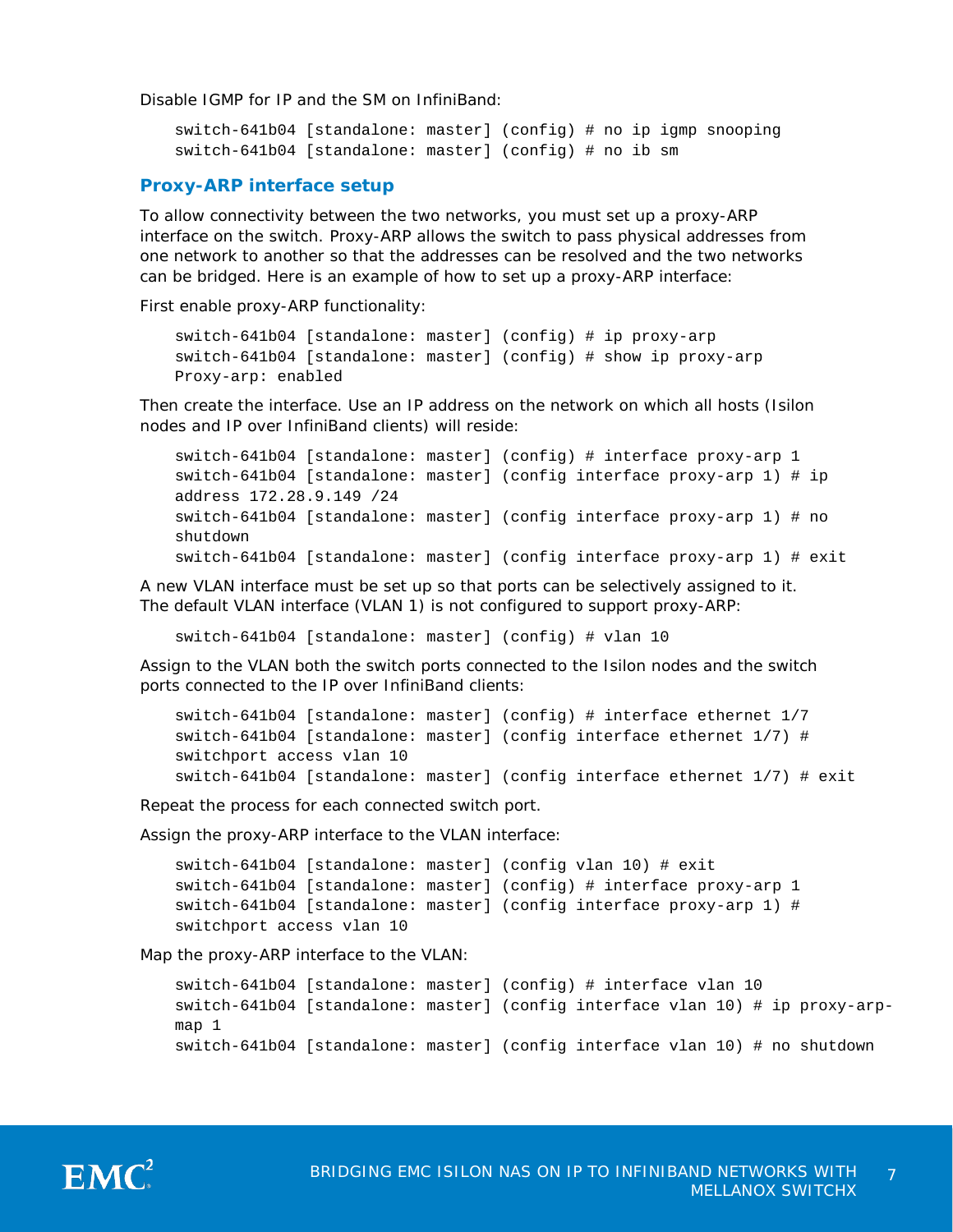Create a PKEY interface and map it to the proxy-ARP interface:

```
switch-641b04 [standalone: master] (config) # interface pkey 0x7777
switch-641b04 [standalone: master] (config interface pkey 0x7777) # ip proxy-
arp-map 1
switch-641b04 [standalone: master] (config interface pkey 0x7777) # no 
shutdown
```
A PKEY interface for InfiniBand is the rough analog to a VLAN interface for Ethernet. This process created a PKEY interface and bridged it with the VLAN by way of the proxy-ARP interface. At this stage, the broadcast domains of the VLAN and the InfiniBand PKEY are joined and broadcast traffic will transit between each network by way of the proxy-ARP interface.

### <span id="page-7-0"></span>**Isilon setup**

From the perspective of any Isilon node connected to a SwitchX switch from Mellanox, once the switch port is set to use Ethernet it is indistinguishable from any other Ethernet switch. Because of the significant bandwidth available to InfiniBand, it is strongly recommended as a best practice to use the 10GbE interfaces on the Isilon nodes when connecting to this solution. Using the gigabit interfaces even as a single bonded interface is not recommended and will severely limit the overall bandwidth and transfer speed available to any client system and the utility of the overall solution.

Before you set the IPv4 address of any of the ports connected to the solution, you must create a subnet through the OneFS command-line interface.

isi networks create subnet -n ipoibsub --netmask 255.255.255.0 --gateway 172.28.9.1 --sc-service-addr 172.28.9.159 --mtu=1500

No VLAN tagging is necessary when connecting directly from the Isilon node to the Mellanox switch, because the port on the switch is already assigned to the VLAN that is being bridged to the InfiniBand network. However, it is recommended that you specify a VLAN tag if the Isilon interface is connected to an aggregating network switch that is then connected to the Mellanox switch. You specify a VLAN tag by adding --vlan-id <vlan id> to the end of the command above. For more information on how to create a subnet, see the OneFS Command Reference for your version of OneFS.

A SmartConnect™ service address is specified at this point and used for connections to the Isilon cluster. SmartConnect distributes client connections across nodes in the cluster. SmartConnect tracks which interfaces are assigned to each subnet and network range, and distributes connections over them according to several different load-balancing algorithms, such as round robin.

When you create a subnet on the Isilon cluster, you must specify the MTU. The default is 1500 and should be explicitly specified at this value for the connection between the cluster and the Mellanox switch. You must use 1500 for two reasons. First, on the side of the Isilon cluster, the only values available through the OneFS administration interface are 1500 and 9000 bytes. Second, InfiniBand cannot pass frames larger than 4096 bytes, which means that IPv4 jumbo frames cannot be

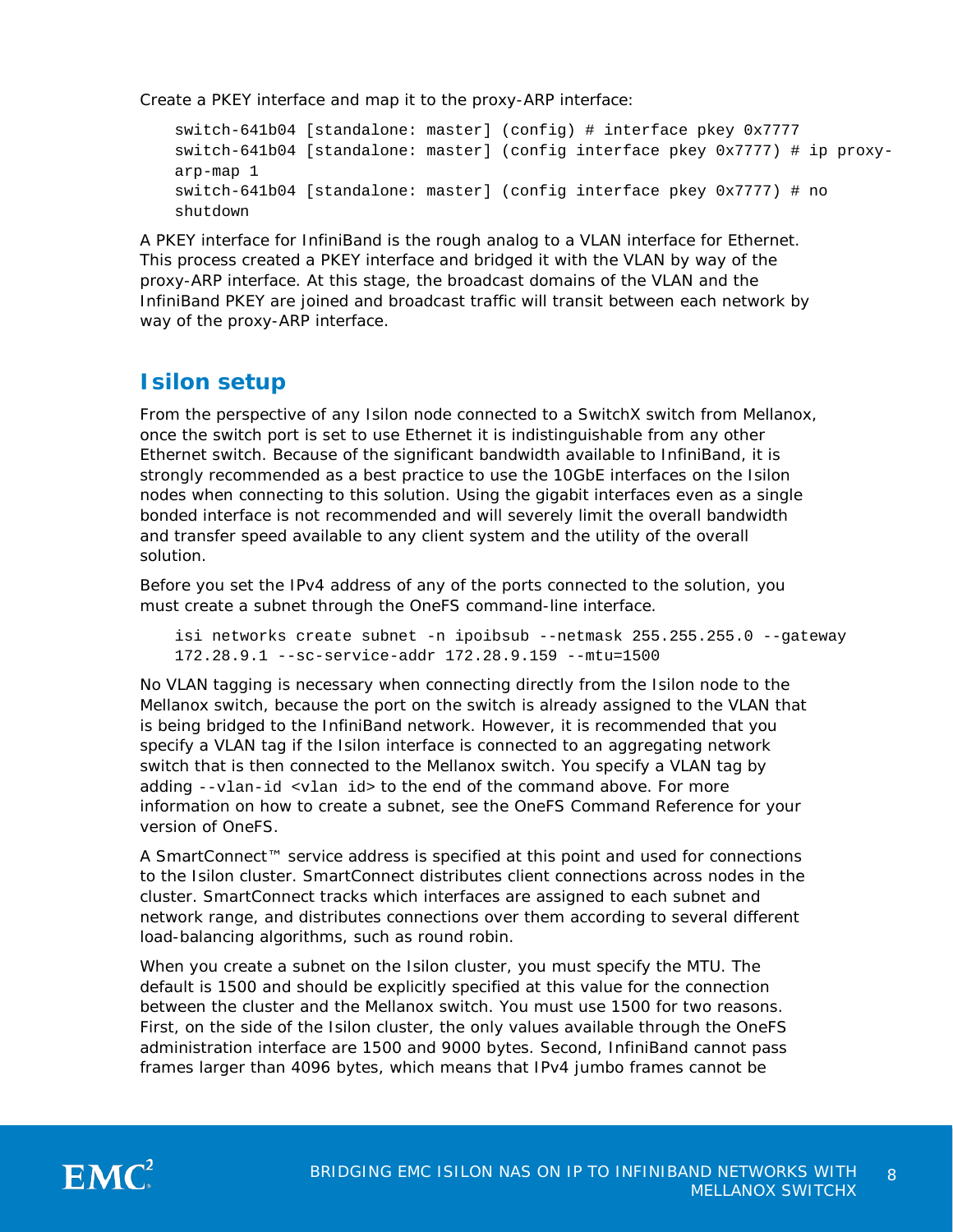passed from the Ethernet network, and no reframing or fragmentation is available. As a result, the Isilon cluster should be configured with an MTU of 1500 bytes only so that the value will be represented correctly to the OneFS Web administration interface, and so that all traffic can be sent between both networks.

Once a subnet is present, a pool containing the network range for the Isilon interfaces can be specified:

```
isi networks create pool -n ipoibsub:ipoibpool1 --ranges 172.28.9.150-
172.28.9.155 --dynamic
```
Then the Isilon 10GbE interfaces on nodes connected to the switch can be attached to this network range:

```
isi networks modify pool -n ipoibsub:ipoibpool1 --add-ifaces 1:10gige-2
```
The command above adds the second 10GbE interface on the first Isilon node to the pool defined earlier. This will have the immediate result of an address being assigned to the interface from the range specified by the pool definition and the interface being activated. The Isilon interfaces that are connected to the Mellanox switch should be added to the pool.

For more information on how to create and modify a pool, see the OneFS Command Reference for your version of OneFS.

#### <span id="page-8-0"></span>**Mounting on client systems**

Once the Isilon interfaces are configured and the Mellanox SwitchX switch is configured with VPI and a Proxy-ARP interface, traffic can begin flowing between the two networks. Assuming the ipoib interface has been configured on the client (see above), the client can then begin communicating with an Isilon cluster using the SmartConnect address:

showmount -e 172.28.9.159

And shares can be mounted on the client like this:

mount -t nfs 172.28.9.159:/ifs /ifscluster1

At this point, only TCP and UDP are available as transport protocols when mounting NFS shares from an Isilon cluster. RDMA is not supported, and an error will be returned when trying to use it as a transport protocol.

#### <span id="page-8-1"></span>**Observed performance**

With clients connected using ConnectX HBAs to the Mellanox switch and the 10GbE interfaces of three Isilon X400 nodes, the observed performance over NFS was nominally 90 percent of the performance when just using 10GbE from end to end. In all instances of short duration, small file transfers for both read and write operations, the performance was identical to that of a pure 10GbE solution. With longer duration, large file transfers over NFS, SCP, and FTP, the overall performance was only somewhat degraded.

<span id="page-8-2"></span>